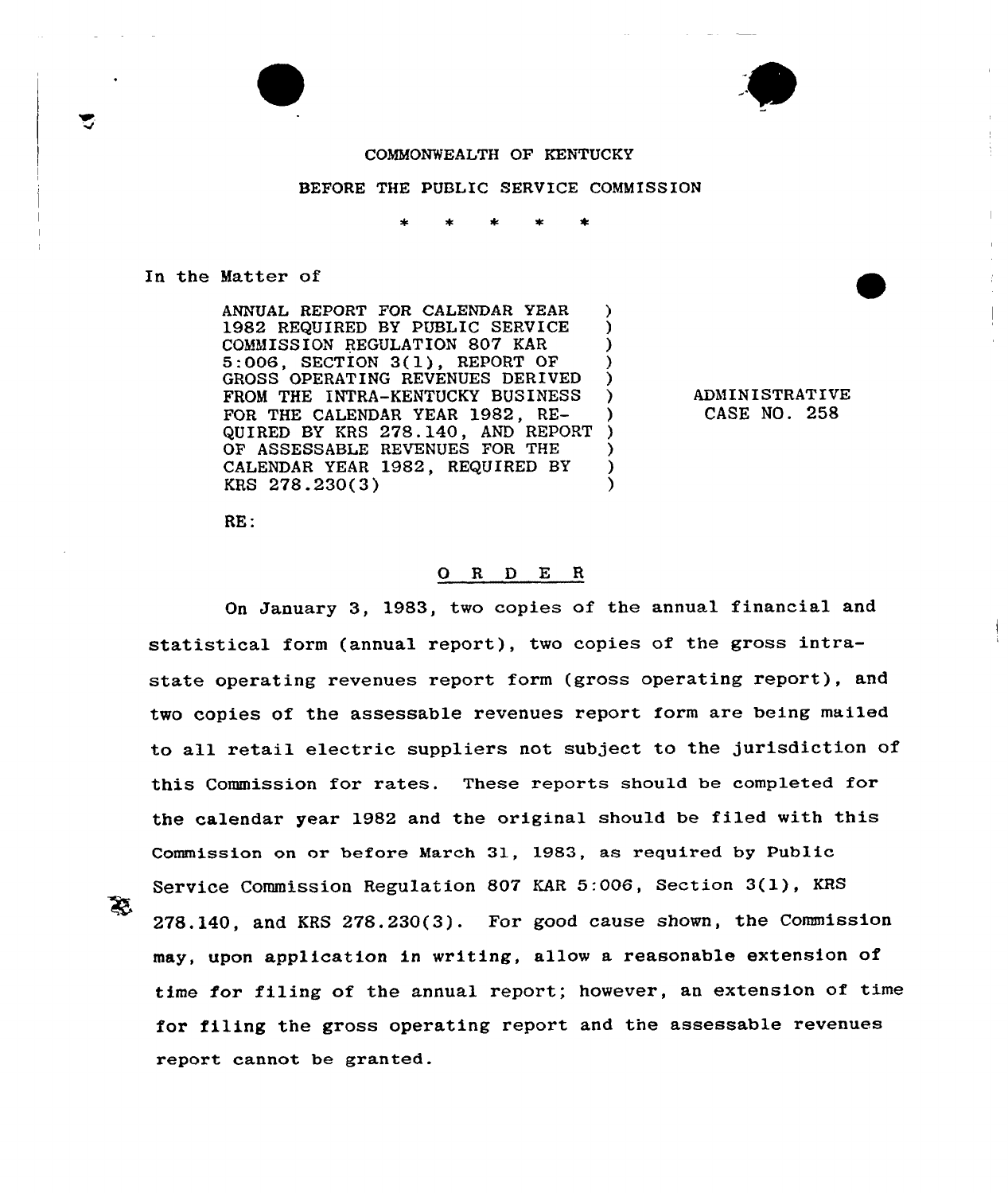The Commission, being sufficiently advised, finds that:

(1) The prompt and timely filing of the annual report, the gross operating report, and the assessable revenues report is essential to the operation of the Commission and reasonably required in the exercise of its statutory powers.

IT IS THEREFORE ORDERED that the above-named utility shall file with this Commission its annual report, its gross operating report, and its assessable revenues report for the calendar year 1982 on or before March 31, 1983.

IT IS FURTHER ORDERED that any utility failing to comply with this order shall be subject to KRS 278.990 (a copy of which is attached hereto), including the imposition of penalties provided therein.

> Done at Frankfort, Kentucky, this 3rd day of January, 1983. PUBLIC SERVICE COMMISSIOW

Chairman

Vico Chairma

Commissioner

ATTEST:

**Secretary**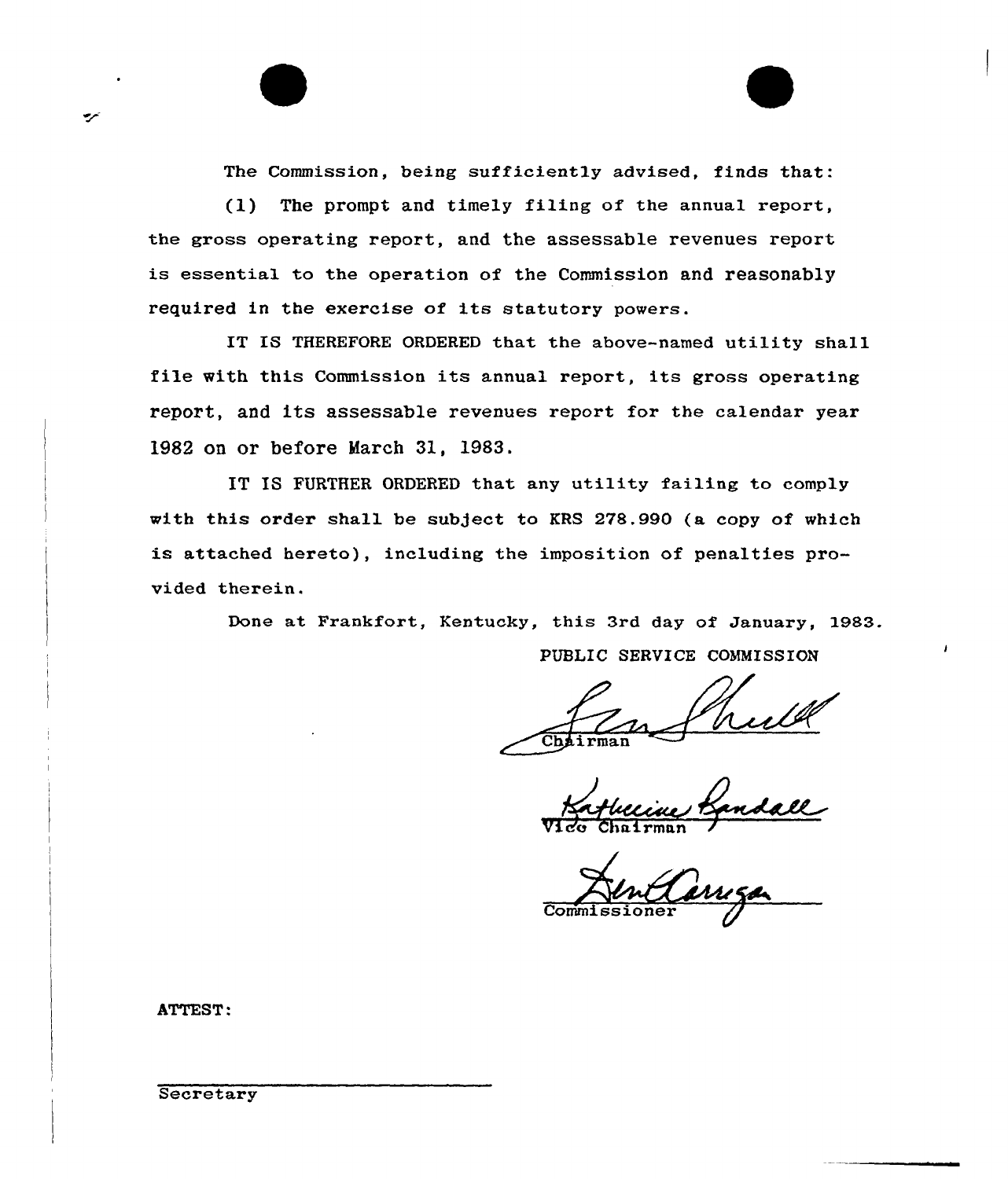



#### 278.990 Pensities

(I) Aay officer, agent or employe of a utility, as defined in KRS 278.010, and any other person who wiHfully violates any of the provisions of KRS 278.010 to 278.450, or who procures, aids or abets any violation of those provisions by any such utility, shall be fined not more than one thousand dollars (\$1,000) or imprisoned for not morc than six (6) months, or both. If aay such utihty that is a private oorporatioa violates aay of the previsions of KRS 278.010 to 278.450, or does any act therein prohibited, or fails to perform any duty imposed upon it under those sections for which no penalty has been provided by law, or fails to obey any lawful requirement or order of the commission having jurisdicuoa, tbc utility shaH for each offense forfeit and pay co the state treasurer, to be credited to the general fund, a sum not less than twenty-five dollars (\$25.00) aor more than oae thousand doUars (\$1,000). Each act, omission or fallure by an officer, agent or other person acting for or employed by a utility and acting within the scope of his employment shall be deemed to be the act, omission or failure of the utility.

(2) Actions to recover the principal amount due and penalties under KRS 278.010 to 278.450 and this subsection shall be brought in the aame of thc Commonwealth in the Franklin Circuit Court. Whenever any utility is subject to a penalty under KRS 278.010 to 278.450 or this subsection, the commission having jurisdiction shall certify tbc facts to its counsel, wbo sbaH bring an action for recovery of the principal amount due and the penalty. Tbe commission may compromise and dismiss the action on terms approved by the court. The principal amount due shall be paid into the state treasury and credited to the account of the commission, and all penalties recovered in such actions shall be paid into the state treasury and credited to the general fund.

(3) Any utility that faih co pay an assessment as provided for by KRS 278.130 to 278.150 shall forfeit and pay to the state one thousand dollars (\$1,000), and tweaty4ivc doHars (\$25.00) for each day it fails to pay the assessment, and shall not be released thereby from its liability for the assessment.

(4) Any utility that issues any securities or evidences of indebtedness, or assumes any obligation or liability in respect to the securities or evidences of indebtedness of any other person, or makes any sale or other disposition of securities or evidences of indebtedness, or the proceeds thereof, for purposes other than the purposes specified in the order of the commission made with respect thereto under KRS 278.300, shall be fined not more than ten thousand dollars (\$10,000).

(5) Any ucility that violates any of chc provisions ot KRS 278.460 shall be fmed not less than one hundred dollars (\$100) for each offense.

(6} Any company that wiHtully fails to receive, transport aad deliver oil or gas as required by KRS 278A90 shall, in addition to being liable in damages to the injured person, be fined not less than one hundred dollars (\$100) nor more than five hundred dollars (\$500), and each day of willful failure shall constitute a separate offense.

(7) Any telephone compaay that refuses to make a connection with the exchaage or lines of another company for a period of thirty (30) days after being ordered to do so by thc utility commission under subsoccios (2) of KRS 278.530 shaH be fined aot less than one thousand dollars (\$1,000) aor morc than five thousand dollars (\$5,000), to be recovered by indictment in the Franklin Circuit Court or in the circuit court of the county where the company requesting the connection reor has its chief office in this state. If the compan desiring the connection proceeds to make the connection, as permitted by subsection (2) of KRS 278.530, and the company so connected with refuses to receive and transmit the toll messages offered co it by the company mating the connection, or refuses to deliver messages from its own lines or exchanges to the lines or exchanges of the company making the connection, the company so refusing shall be tined one hundred doHars (\$100} tor each day it refuses, to be recovered by indictment in the courts mentioned in the first sentence of this subsection; if it continues so to refuse for a period of six (6) months it shall forfeit its right to do business in this state, and any of its officers, agents or employes who does or attempts to do aay busmcss in this state for it after the expiration of the six (6) months' period shall be fined fifty dollars (\$50.00) for each day be does or attempts co do such business.

(8} Any company that viohstcs any ot the provisions ot KRS 278.520 or 278.530 for which there is ao ocher penalty provided shall be fined five hundred dollars (\$500) for each offense, and each day of such violation shall constitute a separate offense.

HISYGRY: 1978 H 547, 8 54, eff. 4-1-79

1974 H 393. 8 47; KS 786. 842b-2, 2223-2, 3766b-le, 3952-24, 3952-59, 395241, 4679f-2,

#### **CROSS REFERENCES**

Jurisdiction of energy regulatory commission; application of ether laws, 2792l0